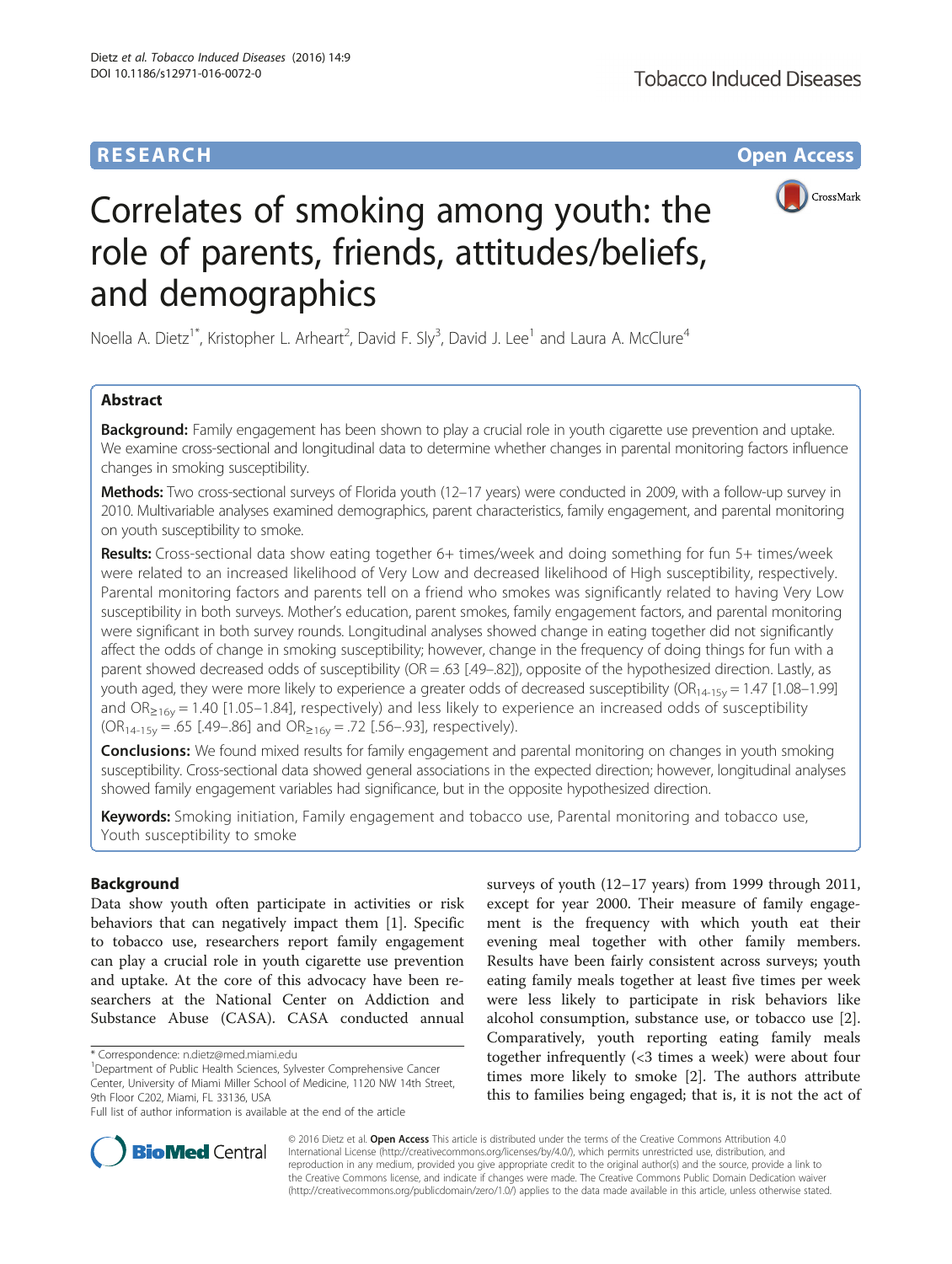the frequency of eating together, rather it is the family dynamic that happens during dinner. They argue that family togetherness and the conversations that happen over dinner are key factors affecting youth and their relationships with their parents [\[2, 3](#page-8-0)]. Further, they examined associations between other variables, such as the amount of time it takes to eat a meal, parental agreement on key issues, time spent together, and the role of older sibling behavior [[2, 3\]](#page-8-0). For instance, youth who spent limited time with their families, measured by how long a family meal lasts and how often they eat together, youth who had parents who did not agree on key issues/ messages regarding alcohol and drug use, and youth who reported having declining relationships with their siblings were more likely to report engaging in risk behaviors like alcohol or drug use [[2\]](#page-8-0). Recently, the Nation's Health reiterated how parents can prevent youth from smoking (and drinking or using drugs) by having their evening meals as a family [\[4](#page-8-0)]. Other studies employing different measures of family engagement or parental monitoring show associations with tobacco use of a similar magnitude to those found in the CASA data. For instance, Resnick et al. [[5\]](#page-8-0) found parent-family connectedness (e.g., shared activities or parental presence) to be protective for tobacco use. Additionally, parental monitoring (e.g., parents who knew what their children were doing, parents who tell a friend's parents if the child was smoking, etc.) also have been found to be protective for tobacco use behavior [\[6](#page-9-0)–[8\]](#page-9-0). However, previous work has not examined susceptibility items, particularly as they relate to tobacco use.

Many tobacco control programs in the US are based on the Centers for Disease Control and Prevention (CDC) recommended logic model [\[9\]](#page-9-0). In short, this model postulates that changes in knowledge and attitudes and beliefs influence susceptibility to use tobacco and that susceptibility also directly influences tobacco use behaviors in youth [\[9](#page-9-0)–[12\]](#page-9-0). Therefore, managing susceptibility to smoke is a key factor in any anti-tobacco prevention program [[9](#page-9-0)–[12](#page-9-0)].

The CASA data show an historical sequence of data, exceeding a decade, with surveys conducted as random cross-sectional samples. However, the influence of change in frequency of eating together cannot be linked to change in smoking. Change in either variable is not measured in the CASA data nor is it measured in other studies assessing engagement or parental monitoring. Within this context, we build on previous studies by examining variables that have not been associated in other studies with susceptibility of youth to smoke.

In this paper, we use youth survey data to examine changes in youth susceptibility to smoke, demographic factors, parent characteristics, family engagement, and additional measures of parental monitoring. Specifically, we employ change in youth susceptibility to smoke as the dependent variable; youth anti-tobacco programs attempt to prevent tobacco use initiation through antitobacco messaging that achieve low levels of susceptibility to smoke, which is a key step in the prevention process. In other words, youth who have low levels of susceptibility to smoke are less likely to initiate tobacco use [[11\]](#page-9-0). Second, in addition to family engagement items, we employ measures to understand parental monitoring. Third, we include demographic and parent characteristic variables as controls, which also are well established factors influencing susceptibility to smoke [[13](#page-9-0)–[15](#page-9-0)]. Finally, our samples allow us to assess family engagement and parental monitoring in a cross-sectional and longitudinal context to determine whether these factors influence change in susceptibility over time.

## Methods

### Sample

Two cross-sectional telephone surveys were conducted in Florida by the University of Florida Survey Research Center. Survey I was completed in January 2009 and Survey II in August 2009. The sampling frame, created by Genesys, Inc., is a vendor generated list to maximize the probability that calls would target a household containing a youth (12–17 years), from which a random sample of youth was taken [[10](#page-9-0), [16, 17](#page-9-0)]. Both cellular and landline telephone numbers were included in the sampling frame. Parent consent was obtained first then the targeted youth's consent. Youth who completed the survey received \$12.50 for participation. The first cross-sectional survey had a final sample size of 2200 and the second 2203 [\[10](#page-9-0), [16\]](#page-9-0). All samples are representative of youth in Florida based on Census data for gender, race/ethnicity, and school enrollment.

Respondents who completed the surveys also are asked if they are willing to be interviewed in a future research study. Participants responded positively to this item (96 and 95 %, respectively). These respondents then were pooled to form the sampling frame for the follow-up survey completed in May 2010, approximately 17 months and about 11 months after the respective cross-sectional surveys. The follow-up survey was comprised of 1999 youth who again are representative of youth in Florida based on Census data for gender, race/ethnicity, and school enrollment. Survey items are identical across all of the surveys. We allowed up to 10 call-backs per household for each survey round. The project was approved by the University of Miami Miller School of Medicine IRB and the University of Florida.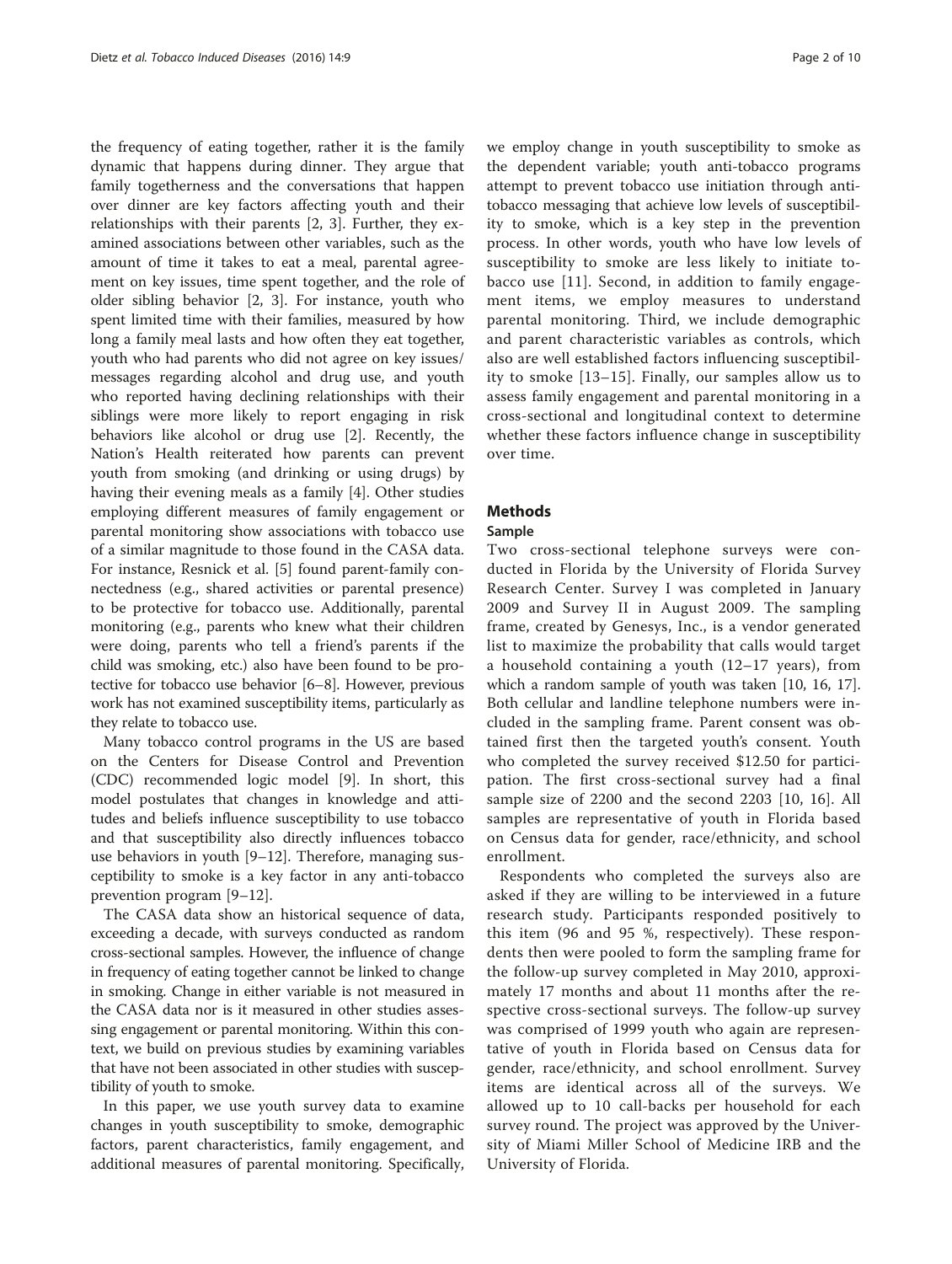## <span id="page-2-0"></span>Measures

#### Dependent variable

Two dependent susceptibility variables were created. First, a 42-item attitude/belief inventory, plus three additional items (number of best friends who smoke, smoke a cigarette if offered by a best friend, and use/wear an item with a tobacco company logo on it), were included in the factor analysis to create the susceptibility to smoke variable. Items contained a Likert type response scheme, except for one, where respondents indicated a number (coded 0–3 with "0" representing the lowest level of risk). We did a principal components factor analysis using a varimax rotation and cutoff of 1.0. Then we formed summary scores for each factor using the items that had a rotated factor loading greater than or equal to 0.4. We report the chronbach alpha for the scale scores below.

The factor analysis yielded a 10-item factor to assess susceptibility. They are:

- 1. If someone you thought was cool offered you a cigarette, you would smoke it.
- 2. There is a lot of peer pressure to smoke.
- 3. As you get older, you notice that more of your friends are not interested in smoking.
- 4. You really notice that fewer and fewer people are smoking.
- 5. You will use a tobacco product like snus, snuff, or chewing tobacco in the next year.
- 6. Most people your age do not believe all the bad things they hear about tobacco products.
- 7. You will smoke a cigarette in the next year.
- 8. You notice that people your age do not want to be around other young people who smoke.
- 9. If your best friend offered you a cigarette, you would smoke it.
- 10. How many of your four best friends smoke cigarettes?

The correlation matrix showed a moderate relationship to one another and a strong tendency for each item to be associated with the total score than with any of the other items. The chronbach alpha is .693, suggesting modest internal consistency.

Next, we examined means and standard deviations of the raw susceptibility scores for youth and for youth by age and gender (see left columns of Table 1). As youth age, we would expect their smoking susceptibility levels to increase. Indeed, scores are in the expected direction and the magnitude of the standard deviations relative to the means suggests the distributions are acceptable. Youth scoring one standard deviation or less below the mean (0–4) are considered to have "Very Low" susceptibility, scoring roughly one standard deviation below the mean to the mean  $(5-8)$  is "Low" susceptibility, and

Table 1 Distribution of smoking susceptibility levels for all youth and by gender and age group  $(n = 2200)$ 

| Group     |                                      |      |       | Very low          |          | Low Moderate High      |     |             |     |          |  |
|-----------|--------------------------------------|------|-------|-------------------|----------|------------------------|-----|-------------|-----|----------|--|
|           | Mean                                 | - SD | N     | %                 | Ν        | $\%$                   | N   | $\%$        | N   | $\%$     |  |
| All youth | 8.26 3.84 304 13.8 961 43.7 574 26.1 |      |       |                   |          |                        |     |             | 361 | 16.4     |  |
| Gender    |                                      |      |       |                   |          |                        |     |             |     |          |  |
| Female    | 8.20                                 | 3.64 | - 134 |                   |          | 12.4 485 45.0 290 26.9 |     |             |     | 168 15.6 |  |
| Male      | 8.32                                 | 4.04 | - 170 |                   |          | 15.1 476 42.4 284 25.3 |     |             | 193 | 17.2     |  |
| Age       |                                      |      |       |                   |          |                        |     |             |     |          |  |
| < 14      | 7.04                                 | 3.07 |       | 146 21.8 400 51.5 |          |                        |     | 183 23.6 48 |     | 5.9      |  |
| $14 - 15$ | 8.66                                 | 3.78 | - 84  |                   | 14.5 278 | 39.9                   | 197 | 28.3        | 138 | 19.2     |  |
| 16 >      | 9.17                                 | 4.31 | 74    |                   | 12.0 283 | 40.0                   | 194 | 26.7        | 175 | 23.7     |  |

persons scoring from the mean to one standard deviation above the mean (9–11) have a "Moderate" level of susceptibility. All youth scoring 12 or more are treated as having "High" susceptibility. The susceptibility measure is derived from the first survey data and we performed similar analyses using the second survey data showing similar results, hence we used the same procedures for setting categories for measuring susceptibility in succeeding surveys.

Additionally, gender and age groups also lend preliminary validity to the measure (Table 1). Gender differences are relatively small and the percent of youth scoring Very Low is inversely related to age, varying from nearly 22 % at the youngest age group to about 12 % for the oldest age group, with the converse showing susceptibility increasing with age.

The second dependent variable was created for the longitudinal analyses. We cross-tabulated the susceptibility measures for Time One (Surveys I and II) by Time Two (Follow-up survey) to show change in susceptibility. Change in susceptibility is measured with a three category variable  $(1 = increase, 2 = decrease, and)$  $3 = no change (ref)$ ).

## Independent variables

The independent measures include demographics, parent characteristics, family engagement, and four parental monitoring variables. The demographic measure for age is categorical  $(1 = 16$  or older,  $2 = 14-15$  years, and  $3 =$ less than 14 (*ref*)). Gender is categorical with  $0 =$  female;  $1 =$  male (*ref*). Race/ethnicity is measured as African-American/Black, Hispanic, Other, and White (ref).

Two measures are included to assess parent characteristics: 1) mother's level of education (< than high school, high school graduate, some college, and college graduate (ref)) and 2) change in parent smoking  $(0 =$  decrease in smoking; 1 = increase in smoking; 2 = no change (ref)). The change in parent smoking is a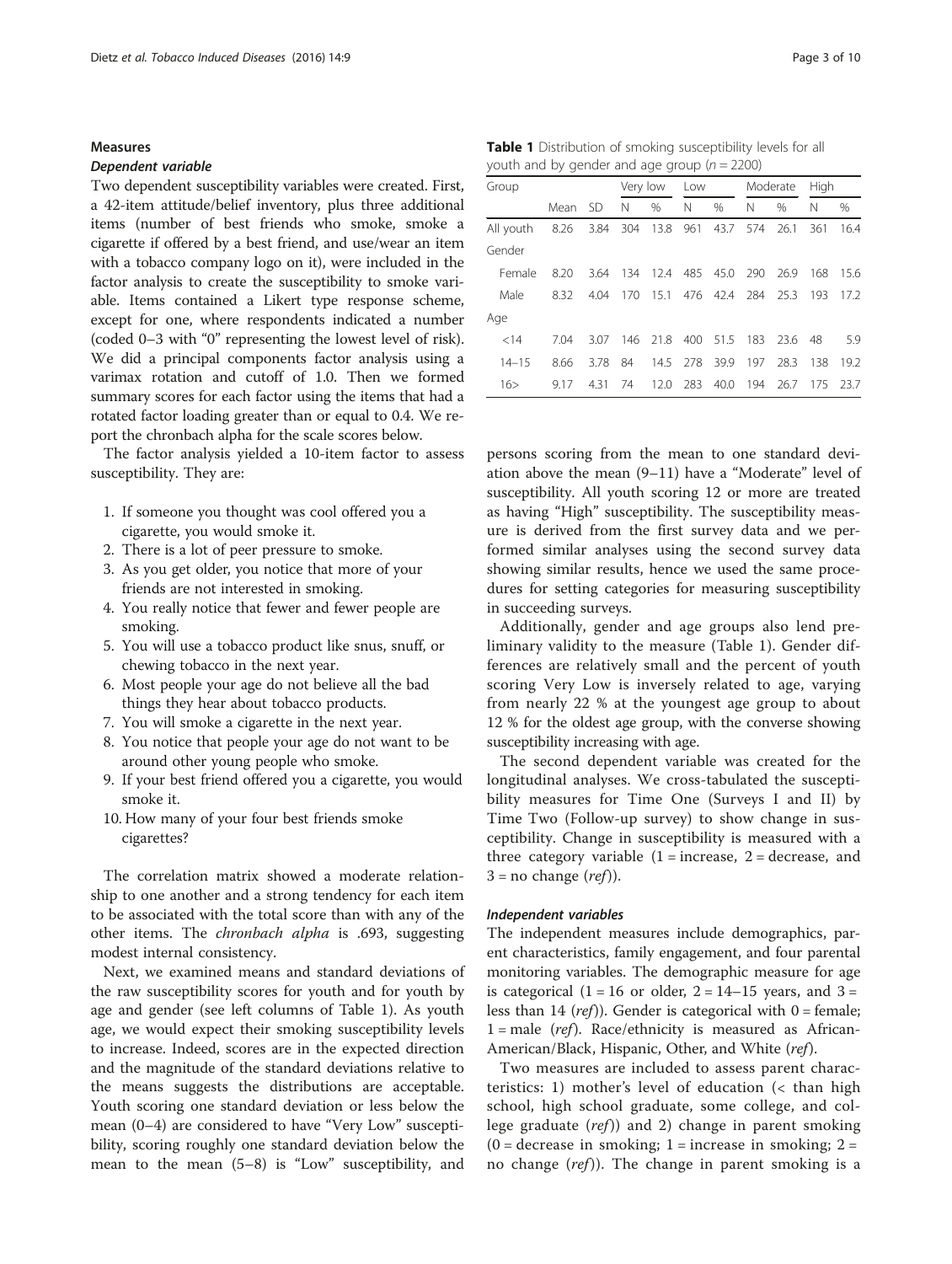computed variable derived from Survey I or II asking youth if their father or mother currently smoke (yes/no) and from the follow up survey where we asked youth again if their father or mother currently smoked. Respondents who indicated that from Survey I or II to the follow up survey their parent no longer smoked, started to smoke, or were current smokers were listed as decrease in smoking, increase in smoking, or no change, respectively. Two indicators of family engagement parallel the CASA measures, they are: 1) on average how many times a week all members of their household eat their evening meal together (less than 3 (ref), 3–5, 6 or more) and on average how many times a week youth did something just for fun with one or both of his/her parents (less than 2 (*ref*), 2–4, 5 or more).

Four additional parental monitoring items are asked: how many of their four best friends their parents know well  $(0-1$  (*ref*), 2-3, 4); how many of their four best friend's parents their parents know well  $(0-1$  (*ref*), 2-3, 4); if they thought their parents would tell a friend's parents if they saw the friend smoke (no (ref), not sure, yes); and if they thought a friend's parent would tell their parents if they saw the respondent smoke (no (ref), not sure, yes). All measures are self-reported items. Detailed discussions of the survey items and validity of these items have been described previously [[8\]](#page-9-0).

## Analyses

We conducted descriptive statistics, bi-variate analyses, and multivariable analysis on the cross-sectional data as a first step examining smoking susceptibility among youth and demographic factors, parent characteristics, family engagement, and parental monitoring. Next, odds ratios and 95 % confidence intervals were estimated with multivariable polytomous regression to assess changes in family engagement and changes in parental monitoring from Time One to Time Two (Follow up) on change in susceptibility from Time One to Time Two, controlling for demographic variables and Time One susceptibility. Variables significant in the bi-variate analyses were included in the full models. All data analyses were performed using SPSS version 17.0 (SPSS, Inc.).

## Results

## Cross-sectional data

Table [2](#page-4-0) shows the cross-sectional bi-variate associations between each independent variable and level of susceptibility per survey. These associations show the percentage of youth having Very Low and High levels of susceptibility for each independent variable. In general, the independent variables were in the expected direction. For instance, as age increases the percent of youth having Very Low susceptibility decreases, and as age increases the percent of youth having High susceptibility increases. This pattern holds for all of the parent characteristic measures, family engagement, and parental monitoring variables. We also see consistency in variables between the first and the second surveys, indicating reliability for the measures of the independent variables. For Survey I this pattern holds for six of the eight independent variables (excluding the demographic) and for Survey II it holds for seven of the independent variables.

Next, as a final step examining parent characteristics, family engagement, and parental monitoring crosssectionally, we used multivariable logistic regression to calculate adjusted odds ratios between each of the independent indicators and Very Low and High susceptibility, taking account of age, gender, and race/ethnicity (Table [3](#page-5-0)). That is, partial models were run for each independent indictor controlling for age, gender, and race/ethnicity. When controlling for age, gender, and race/ethnicity, some of the relationships between the independent variables and susceptibility measures are altered. The number of independent variables significantly related to Very Low susceptibility is reduced; for example, neither of the parent characteristics is related to Very Low susceptibility in either survey.

Table [3](#page-5-0) also shows family engagement variables; that is, eating together 6+ times a week and doing something just for fun 5+ times per week were associated with a greater odds of Very Low susceptibility and a lower likelihood of High susceptibility. Eating together 6+ times a week is significant in the first survey round for Very Low susceptibility, but not the second. Only the parental monitoring variable, your parents tell on a friend, is significantly associated with a greater odds of Very Low susceptibility and a lower odds of High susceptibility in both surveys. In short, of the 16 possible odds ratios examining Very Low susceptibility, only four variables from the first and two variables from the second survey are significantly related.

Second, only 14 of the odds ratios linking the independent variables to High susceptibility are significant in the first and second survey. Of the parent characteristics, mother's education and parent smokes are significant in survey rounds I and II. However, all of the family engagement factors are significant in both surveys for High susceptibility. Additionally, all of the parental monitoring variables are related to High susceptibility in both surveys (save one, number of best friends parents know well in Survey II). Overall, within a cross-sectional context, parent characteristics, family engagement, and parental monitoring factors are associated with High susceptibility.

#### Longitudinal data

We begin the longitudinal analysis examining relationships between Time-one status for each of the independent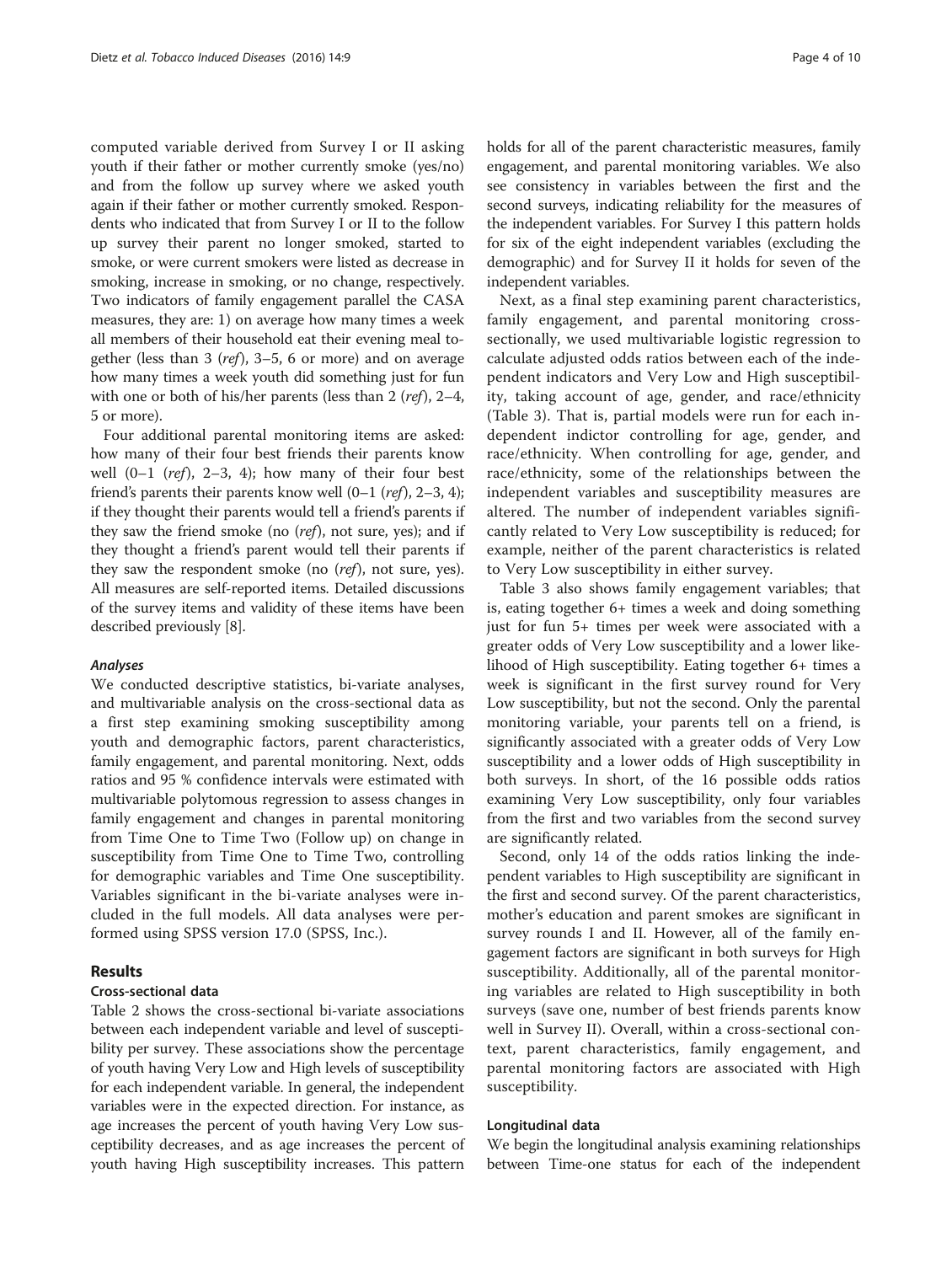|                                                  | Survey I<br>$(n = 2200)$ |           |      | Survey II<br>$(n = 2203)$ |           |      |  |
|--------------------------------------------------|--------------------------|-----------|------|---------------------------|-----------|------|--|
| Demographics                                     | %<br>Very low            | %<br>High | N    | %<br>Very low             | %<br>High | N    |  |
| Age                                              |                          |           |      |                           |           |      |  |
| $<$ 14                                           | 21.8                     | 5.9       | 762  | 21.1                      | 6.4       | 731  |  |
| $14 - 15$                                        | 14.5                     | 19.2      | 697  | 13.3                      | 19.0      | 804  |  |
| 16 >                                             | 12.0                     | 23.7      | 726  | 10.6                      | 24.2      | 654  |  |
| Gender                                           |                          |           |      |                           |           |      |  |
| Female                                           | 14.7                     | 15.2      | 1077 | 15.1                      | 17.6      | 1118 |  |
| Male                                             | 17.8                     | 16.8      | 1123 | 14.9                      | 14.9      | 1085 |  |
| Race/Ethnicity                                   |                          |           |      |                           |           |      |  |
| White                                            | 15.8                     | 16.9      | 1815 | 14.3                      | 16.6      | 1352 |  |
| African American                                 | 15.6                     | 9.2       | 109  | 17.8                      | 12.9      | 309  |  |
| Hispanic                                         | 13.9                     | 18.3      | 115  | 15.0                      | 17.1      | 467  |  |
| Other                                            | 22.3                     | 10.1      | 148  | 15.9                      | 15.9      | 63   |  |
| Parent characteristics                           |                          |           |      |                           |           |      |  |
| Mother's education                               |                          |           |      |                           |           |      |  |
| College Grad                                     | 17.2                     | 13.5      | 1332 | 15.3                      | 14.9      | 1298 |  |
| Some college                                     | 19.2                     | 19.5      | 365  | 15.9                      | 16.4      | 415  |  |
| <b>HS Grad</b>                                   | 12.4                     | 19.2      | 355  | 13.0                      | 20.8      | 355  |  |
| Less than HS                                     | 7.9                      | 28.1      | 89   | 7.8                       | 22.1      | 77   |  |
| Parent who smokes                                |                          |           |      |                           |           |      |  |
| No                                               | 19.4                     | 7.6       | 1733 | 15.6                      | 14.1      | 1770 |  |
| Yes                                              | 13.5                     | 25.3      | 467  | 12.5                      | 25.4      | 433  |  |
| Family engagement                                |                          |           |      |                           |           |      |  |
| Avg times eat evening<br>meal together           |                          |           |      |                           |           |      |  |
| $<$ 3                                            | 12.9                     | 24.3      | 519  | 13.4                      | 24.2      | 491  |  |
| $3 - 5$                                          | 15.0                     | 14.4      | 848  | 14.1                      | 16.7      | 842  |  |
| 6 >                                              | 19.8                     | 12.5      | 815  | 19.0                      | 15.9      | 857  |  |
| Avg times do something<br>w/ parent just for fun |                          |           |      |                           |           |      |  |
| $<$ 2                                            | 16.5                     | 20.1      | 740  | 12.6                      | 24.0      | 641  |  |
| $2 - 4$                                          | 15.1                     | 13.3      | 1814 | 17.8                      | 17.4      | 1195 |  |
| 5>                                               | 26.2                     | 13.0      | 262  | 19.8                      | 8.5       | 343  |  |
| Parent monitoring                                |                          |           |      |                           |           |      |  |
| No. best friends parents<br>know well            |                          |           |      |                           |           |      |  |
| $() - 1$                                         | 15.2                     | 22.7      | 290  | 14.7                      | 21.3      | 272  |  |
| 2                                                | 12.3                     | 17.8      | 472  | 12.9                      | 21.7      | 498  |  |
| 3                                                | 14.5                     | 16.4      | 488  | 11.9                      | 15.4      | 421  |  |
| $\overline{4}$                                   | 19.4                     | 13.0      | 947  | 17.2                      | 12.7      | 992  |  |
| No. best friends parents<br>parents know well    |                          |           |      |                           |           |      |  |
| $0 - 1$                                          | 11.9                     | 24.3      | 573  | 12.7                      | 24.4      | 561  |  |
| 2                                                | 15.5                     | 17.8      | 651  | 12.7                      | 17.7      | 648  |  |
| 3                                                | 17.5                     | 15.0      | 481  | 16.5                      | 11.7      | 401  |  |
| 4                                                | 20.9                     | 7.7       | 492  | 18.1                      | 10.5      | 580  |  |

<span id="page-4-0"></span>Table 2 Bi-variate associations between youth characteristics and very low and high smoking susceptibility using cross-sectional data Table 2 Bi-variate associations between youth characteristics and very low and high smoking susceptibility using cross-sectional data

| (Continued)                     |      |      |      |      |      |      |
|---------------------------------|------|------|------|------|------|------|
| Your parents tell<br>on friend  |      |      |      |      |      |      |
| No                              | 8.7  | 40.7 | 241  | 8.0  | 38.4 | 289  |
| Not sure                        | 12.2 | 23.1 | 402  | 11.1 | 20.7 | 135  |
| Yes                             | 18.4 | 10.4 | 1556 | 16.4 | 12.4 | 1772 |
| Friend's parents tell<br>on you |      |      |      |      |      |      |
| No                              | 11.0 | 44.8 | 145  | 8.8  | 45.4 | 194  |
| Not sure                        | 12.5 | 24.8 | 407  | 10.0 | 27.5 | 120  |
| Yes                             | 17.7 | 11.3 | 1647 | 15.9 | 12.6 | 1886 |

variables and change in susceptibility from Time-one to Time-two (data not shown). Preliminary data showed race/ ethnicity displayed no significance in any of the analyses, therefore, we dropped it from further analysis. Preliminary data analyses did not directly address if changes in family engagement and parental monitoring affect changes in susceptibility. Therefore, using polytomous regression, we ran the full model taking into consideration the demographic variables and the key variables of interest.

We examined changes in family engagement and parental monitoring factors on changes in susceptibility from Time-one to the follow-up survey, with adjusted odds ratios controlling for demographics, parent characteristics, and Time-one level of susceptibility (Table [4\)](#page-6-0). If these changes operate on changes in susceptibility in the hypothesized manner, we expect youth who increase their frequency of family engagement and monitoring between the first and the follow-up survey less likely to have increased odds of susceptibility and more likely to have decreased odds of susceptibility. We found youth with a decrease in family engagement (do something just for fun) had a lower likelihood of a decrease in susceptibility. For five of the six measures assessing change in family engagement and parental monitoring on change in susceptibility, the data suggest there are no significant effects (Table [4](#page-6-0)).

Family engagement and parental monitoring variables do not confirm either of the predictions. In fact, data show no significant change effects for eating together and change in susceptibility to smoke. With respect to change in the frequency of doing things just for fun with a parent, data show a decrease in frequency is associated with lower odds of decreased susceptibility compared to no change (OR = .63 [.49–.82]). With respect to parental monitoring, there are no statistically significant effects on change in susceptibility for changes in the number of four best friend's parents your parents know well, your parents tell on a friend if they smoked, and friend's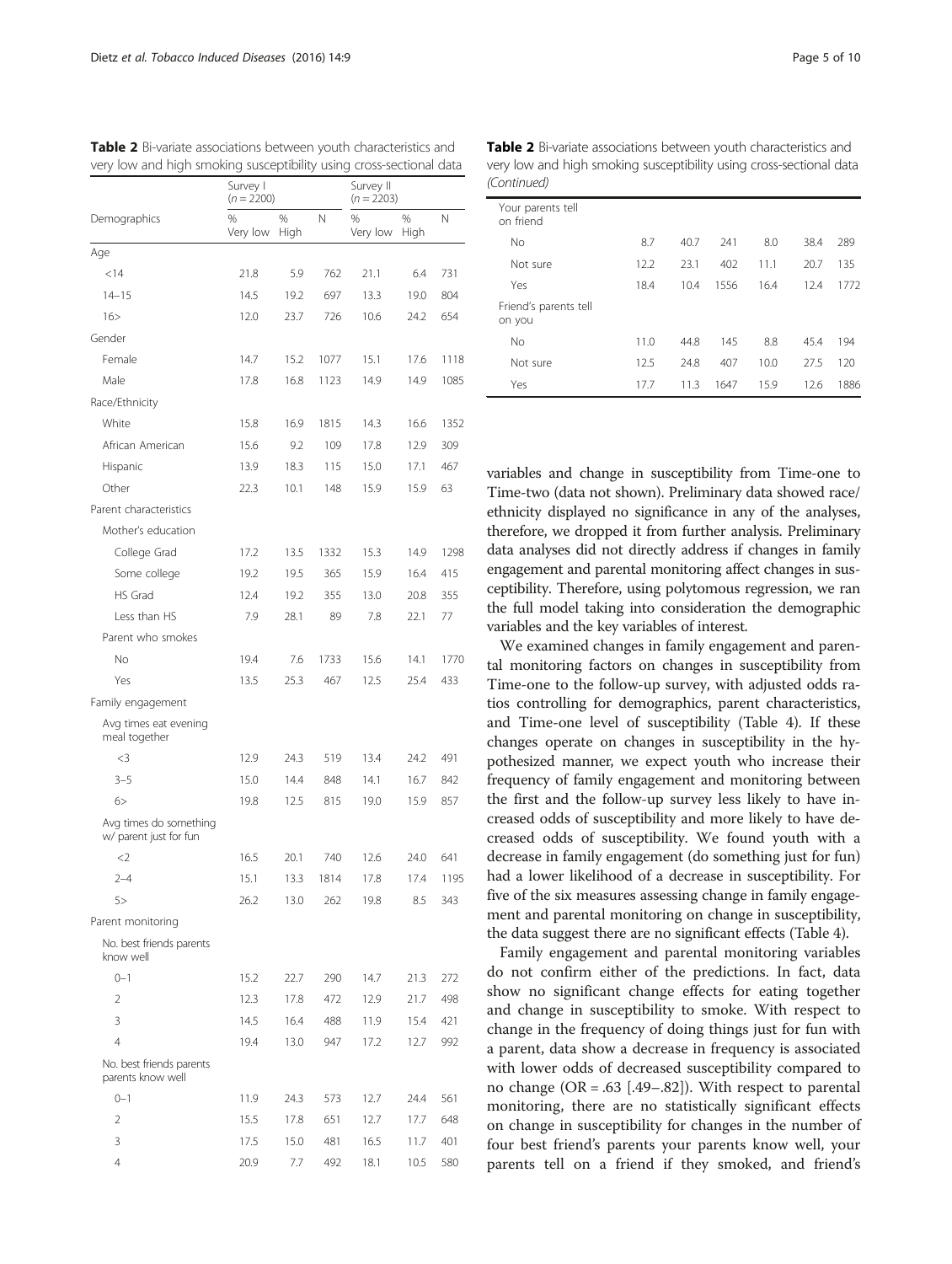|                                                  |      | Survey $1 (n = 2200)$<br>Survey II ( $n = 2203$ ) |                                                             |           |           |           |           |           |
|--------------------------------------------------|------|---------------------------------------------------|-------------------------------------------------------------|-----------|-----------|-----------|-----------|-----------|
|                                                  | VL   |                                                   | $\mathsf{H}% _{\mathbb{R}}^{1}\left( \mathbb{R}^{2}\right)$ |           | VL        |           | H         |           |
|                                                  | OR   | 95 % CI                                           | <b>OR</b>                                                   | 95 % CI   | <b>OR</b> | 95 % CI   | <b>OR</b> | 95 % CI   |
| Parent characteristics                           |      |                                                   |                                                             |           |           |           |           |           |
| Mother's education                               |      |                                                   |                                                             |           |           |           |           |           |
| College Grad                                     |      |                                                   |                                                             |           |           |           |           |           |
| Some college                                     | 1.30 | .96/1.76                                          | 1.35                                                        | .99/1.85  | 1.09      | .80/1.49  | 1.06      | .77/1.44  |
| HS Grad                                          | .73  | .51/1.03                                          | 1.37                                                        | 1.19/1.88 | .83       | .58/1.18  | 1.50      | 1.10/2.04 |
| Less than HS                                     | .46  | .21/1.00                                          | 2.27                                                        | 1.37/3.75 | .44       | .19/1.03  | 1.96      | 1.69/3.14 |
| Parent smokes                                    |      |                                                   |                                                             |           |           |           |           |           |
| No                                               |      |                                                   |                                                             |           |           |           |           |           |
| Yes                                              | .76  | .57/1.03                                          | 2.10                                                        | 1.62/2.73 | .77       | .56/1.06  | 2.08      | 1.59/2.70 |
| Family engagement                                |      |                                                   |                                                             |           |           |           |           |           |
| No. of days eat together                         |      |                                                   |                                                             |           |           |           |           |           |
| $<$ 3                                            |      |                                                   |                                                             |           |           |           |           |           |
| $3 - 5$                                          | 1.16 | .84/1.61                                          | .51                                                         | .38/.67   | 1.10      | .79/1.53  | .54       | .41/.73   |
| 6>                                               | 1.54 | 1.12/2.11                                         | .48                                                         | .35/.65   | 1.17      | .85/1.62  | .49       | .36/0.66  |
| No. times do things for fun                      |      |                                                   |                                                             |           |           |           |           |           |
| $<$ 2                                            |      |                                                   |                                                             |           |           |           |           |           |
| $2 - 4$                                          | .79  | .60/1.03                                          | .73                                                         | .55/.96   | 1.18      | .89/1.57  | .52       | .41/.67   |
| 5>                                               | 1.07 | .74/1.56                                          | .77                                                         | .51/.98   | 1.51      | 1.05/2.17 | .36       | .23/.55   |
| Parent monitoring                                |      |                                                   |                                                             |           |           |           |           |           |
| No. of four best friends parents know well       |      |                                                   |                                                             |           |           |           |           |           |
| $0 - 1$                                          |      |                                                   |                                                             |           |           |           |           |           |
| $2 - 3$                                          | .87  | .59/1.26                                          | .67                                                         | .48/.94   | .84       | .57/1.25  | .82       | .59/1.18  |
| $\overline{4}$                                   | 1.38 | .95/1.99                                          | .49                                                         | .35/.70   | 1.24      | .85/1.81  | .53       | .37/.77   |
| No. four best friend's parents parents know well |      |                                                   |                                                             |           |           |           |           |           |
| $0 - 1$                                          |      |                                                   |                                                             |           |           |           |           |           |
| $2 - 3$                                          | 1.44 | 1.06/1.96                                         | .60                                                         | .46/.77   | 1.07      | .78/1.45  | .62       | .49/.82   |
| $\overline{4}$                                   | 1.87 | 1.33/2.65                                         | .31                                                         | .21/.46   | 1.37      | .98/1.91  | .43       | .31/.81   |
| Your parents tell on friend smoking              |      |                                                   |                                                             |           |           |           |           |           |
| No                                               |      |                                                   |                                                             |           |           |           |           |           |
| Not sure                                         | 1.36 | .78/2.36                                          | .49                                                         | .34 / .70 | 1.27      | .64/2.53  | .47       | .29/.77   |
| Yes                                              | 2.03 | 1.24/3.30                                         | .22                                                         | .16/.31   | 1.89      | 1.30/2.97 | .28       | .21/.37   |
| Friend's parents tell on you smoking             |      |                                                   |                                                             |           |           |           |           |           |
| No                                               |      |                                                   |                                                             |           |           |           |           |           |
| Not sure                                         | 1.13 | .61/2.09                                          | .49                                                         | .34 / .70 | 1.02      | .46/2.22  | .49       | .21/.82   |
| Yes                                              | 1.51 | .86/2.65                                          | .22                                                         | .16/.31   | 1.56      | .93/2.64  | .22       | .16/.30   |

<span id="page-5-0"></span>

|  | Table 3 Multi-variable logistic regression partial models showing the adjusted odds ratios and the association between the |  |  |  |  |  |
|--|----------------------------------------------------------------------------------------------------------------------------|--|--|--|--|--|
|  | independent indicators and very low and high susceptibility                                                                |  |  |  |  |  |

parents tell on you if you smoked. For the number of four best friends parents know well, the data approached statistical significance. Youth who had decreases in the number of friends' parents know well were more likely to have a greater likelihood of decreased susceptibility  $(OR = 1.30$  [.99-1.71]), again in the opposite hypothesized direction. Finally, age was associated with change in susceptibility from Time-One to Time-Two (Follow up). As youth aged, they were more likely to experience a greater likelihood of decreased susceptibility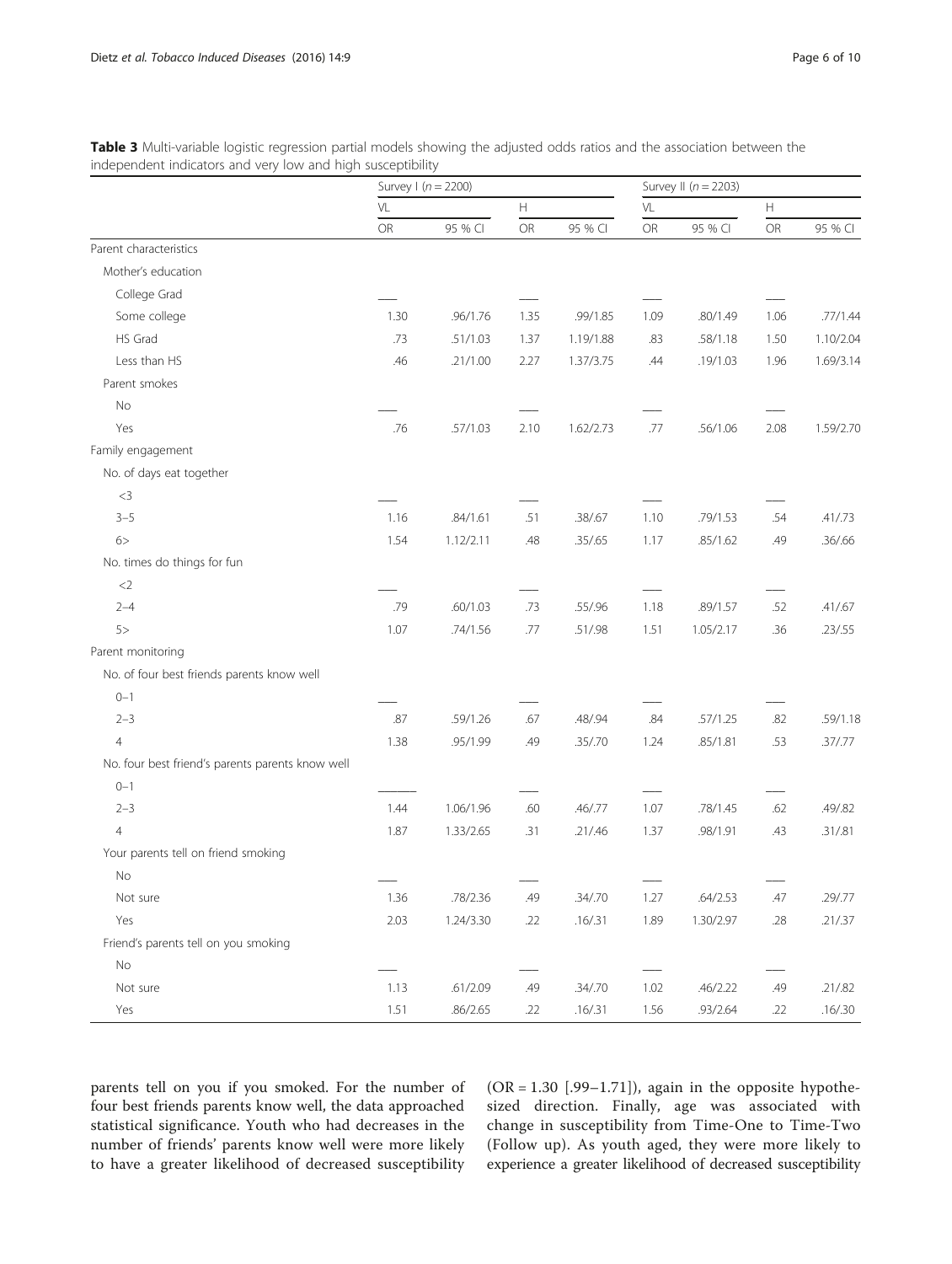<span id="page-6-0"></span>Table 4 Polytomous regression full model adjusted odds ratios for changes in family engagement and parental monitoring on change in smoking susceptibility<sup>a</sup>

|                                                   | Increase  |           |           | Decrease  |          |           |  |
|---------------------------------------------------|-----------|-----------|-----------|-----------|----------|-----------|--|
|                                                   | <b>OR</b> | 95 % CI   | $P$ value | <b>OR</b> | 95 % CI  | $P$ value |  |
| Age                                               |           |           |           |           |          |           |  |
| < 14                                              |           |           |           |           |          |           |  |
| $14 - 15$                                         | 1.47      | 1.08/1.99 | .014      | .65       | .49/.86  | .003      |  |
| 16 >                                              | 1.40      | 1.05/1.84 | .021      | .72       | .56/.93  | .011      |  |
| Change in family engagement                       |           |           |           |           |          |           |  |
| Eating together                                   |           |           |           |           |          |           |  |
| No change                                         |           |           |           |           |          |           |  |
| Decrease                                          | 1.09      | .83/1.43  | .539      | 1.05      | .81/1.37 | .698      |  |
| Increase                                          | 1.13      | .81/1.58  | .475      | 1.08      | .78/1.48 | .656      |  |
| Do something w/ parent just for fun               |           |           |           |           |          |           |  |
| No change                                         |           |           |           |           |          |           |  |
| Decrease                                          | .63       | .49/.82   | .001      | .99       | .79/1.27 | .980      |  |
| Increase                                          | .81       | .58/1.13  | .210      | .95       | .70/1.31 | .757      |  |
| Change in parent monitoring                       |           |           |           |           |          |           |  |
| Four best friends parents know well               |           |           |           |           |          |           |  |
| No change                                         |           |           |           |           |          |           |  |
| Decrease                                          | 1.30      | .99/1.71  | .058      | 1.12      | .86/1.44 | .405      |  |
| Increase                                          | 1.06      | .75/1.49  | .748      | .79       | .56/1.13 | .195      |  |
| Four best friend's parents your parents know well |           |           |           |           |          |           |  |
| No change                                         |           |           |           |           |          |           |  |
| Decrease                                          | .82       | .64/1.07  | .143      | 1.06      | .83/1.35 | .643      |  |
| Increase                                          | 1.11      | .77/1.61  | .580      | .92       | .63/1.34 | .664      |  |
| Your parents tell on friend                       |           |           |           |           |          |           |  |
| No change                                         |           |           |           |           |          |           |  |
| No to Yes                                         | 1.05      | .72/1.51  | .773      | 1.06      | .75/1.49 | .744      |  |
| Yes to No                                         | 1.08      | .65/1.79  | .780      | .74       | .43/1.28 | .283      |  |
| Friend's parents tell on you                      |           |           |           |           |          |           |  |
| No change                                         |           |           |           |           |          |           |  |
| No to Yes                                         | .83       | .56/1.22  | .333      | 1.13      | .79/1.61 | .517      |  |
| Yes to No                                         | .84       | .43/1.64  | .601      | .72       | .36/1.45 | .357      |  |

<sup>a</sup>Adjusted for gender, age, parent characteristics, and time one susceptibility

 $(OR = 1.47<sub>14-15y</sub> [1.08–1.99]$  and  $OR = 1.40<sub>≥16y</sub> [1.05–1.84]$ , respectively) and less likely to experience a greater likelihood of increased odds in susceptibility (OR = .65<sub>14-15y</sub> [.49–.86] and OR = .72<sub>≥16y</sub> [.56–.93], respectively).

# Discussion

Our primary objective was to determine if changes in family engagement and parental monitoring lead to changes in youth susceptibility to smoke. We first tested this hypothesis employing data from two cross-sectional random samples of Florida youth (12–17 years). We used similar items as the CASA team and included additional measures of parental monitoring, demographic, and parent characteristic variables as controls. Unlike CASA, our samples came from a single State (Florida) and our dependent variable was a 10-item susceptibility scale, not actual cigarette use.

Bi-variate analysis results were similar to those previously reported. For example, the number of times a youth eats together with his/her family per week was inversely related to the likelihood s/he would have High susceptibility to smoke and positively related to the likelihood s/hey will have Very Low susceptibility. Data also showed each of these patterns prevailed for each of the other measures of parental monitoring.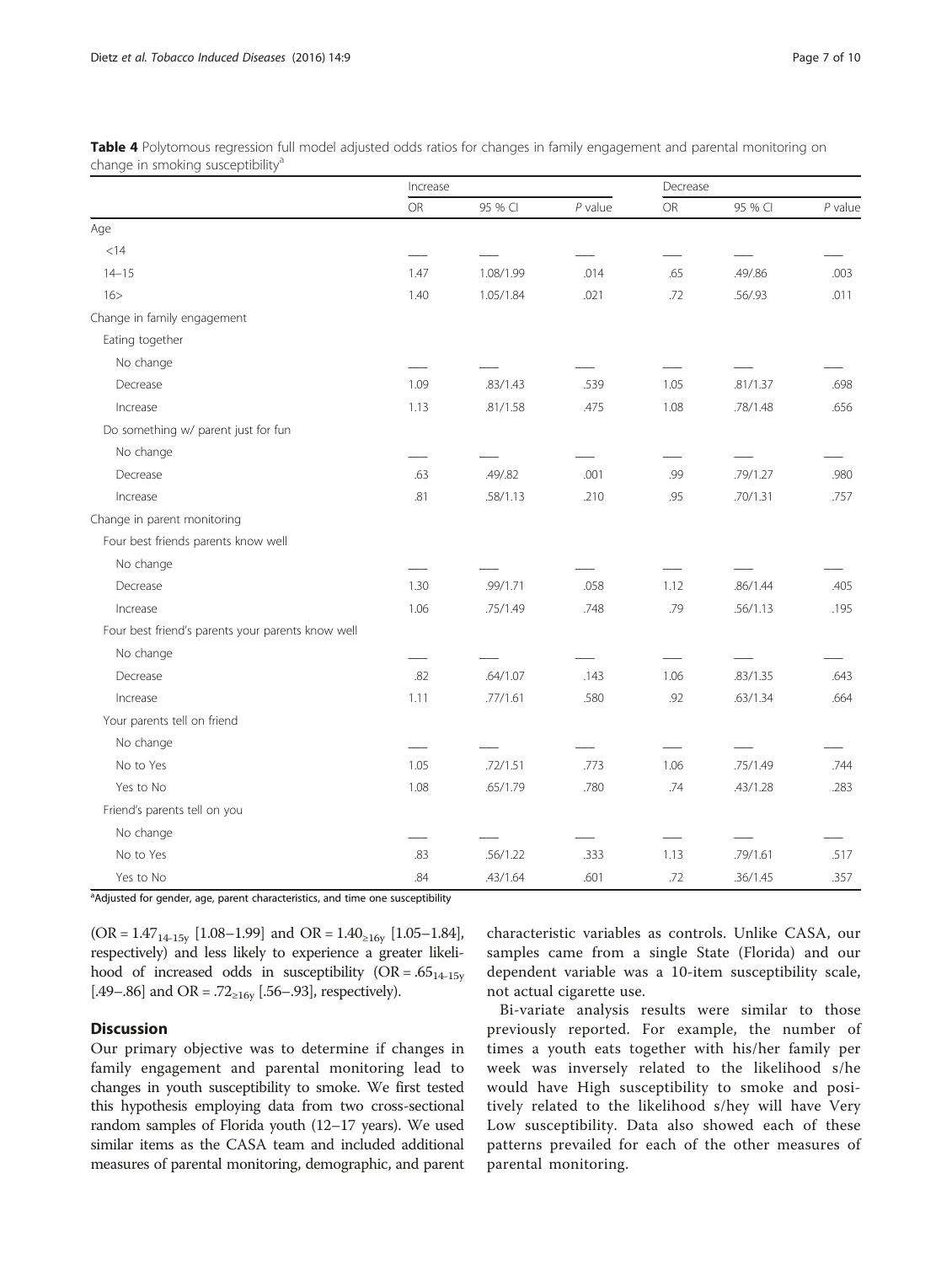|                                                     |     |          | Change in susceptibility $T^1 - T^2$ |                   |          |      |
|-----------------------------------------------------|-----|----------|--------------------------------------|-------------------|----------|------|
|                                                     |     | Decrease | <b>No</b><br>change                  |                   | Increase |      |
| T <sup>1</sup> independent variable status          | Ν   | %        | Ν                                    | %                 | Ν        | %    |
| Demographics                                        |     |          |                                      |                   |          |      |
| Age                                                 |     |          |                                      |                   |          |      |
| $<$ 14                                              | 127 | 19.1     | 320                                  | 44.5              | 262      | 36.4 |
| $14 - 15$                                           | 192 | 27.2     | 331                                  | 46.9              | 182      | 25.9 |
| 16 >                                                | 158 | 27.9     | 271                                  | 47.8              | 138      | 24.3 |
| Gender                                              |     |          |                                      |                   |          |      |
| Female                                              | 255 | 25.3     | 494                                  | 49.0              | 259      | 25.7 |
| Male                                                | 235 | 23.7     | 432                                  | 43.6              | 324      | 32.7 |
| Race/Ethnicity                                      |     |          |                                      |                   |          |      |
| White                                               | 346 | 23.9     | 699                                  | 48.2              | 404      | 27.9 |
| African American                                    | 46  | 26.4     | 69                                   | 39.7              | 59       | 33.9 |
| Hispanic                                            | 70  | 29.5     | 95                                   | 40.2              | 72       | 30.4 |
| Other                                               | 25  | 20.2     | 54                                   | 43.5              | 45       | 36.3 |
| Parent characteristics                              |     |          |                                      |                   |          |      |
| Mother's education                                  |     |          |                                      |                   |          |      |
| College Grad                                        | 321 | 25.5     | 582                                  | 46.3              | 255      | 28.2 |
| Some college                                        | 77  | 22.4     | 147                                  | 42.9              | 119      | 34.7 |
| <b>HS</b> Grad                                      | 62  | 21.8     | 151                                  | 53.2              | 71       | 25.0 |
| Less than HS                                        | 18  | 29.0     | 24                                   | 38.7              | 20       | 32.3 |
| Parent smokes                                       |     |          |                                      |                   |          |      |
| No                                                  | 447 | 24.2     | 863                                  | 46.7              | 536      | 29.0 |
| Yes                                                 | 43  | 28.1     | 63                                   | 41.2              | 47       | 30.7 |
| Family engagement                                   |     |          |                                      |                   |          |      |
| No. of days eat together                            |     |          |                                      |                   |          |      |
| $<$ 3                                               | 116 | 25.6     | 212                                  | 46.8              | 125      | 27.6 |
| $3 - 5$                                             | 158 | 21.7     | 338                                  | 46.4              | 233      | 32.0 |
| 6>                                                  | 213 | 26.6     |                                      | 370 46.2          | 218      | 27.2 |
| No. times do things for fun                         |     |          |                                      |                   |          |      |
| ≤2                                                  | 151 |          |                                      | 23.9 298 47.2     | 182      | 28.8 |
| $2 - 4$                                             | 273 | 25.3     |                                      | 506 46.9          | 299      | 27.7 |
| 5 >                                                 | 64  | 24.1     |                                      | 111 41.7 91       |          | 34.2 |
| Parent monitoring                                   |     |          |                                      |                   |          |      |
| No. of four best friends parents<br>know well       |     |          |                                      |                   |          |      |
| $0 - 1$                                             | 88  | 27.4     |                                      | 156 48.6          | 77       | 24.0 |
| $2 - 3$                                             | 226 | 23.3     |                                      | 339 46.2          | 296      | 30.5 |
| 4                                                   | 176 |          |                                      | 25.0 319 45.3 209 |          | 29.7 |
| No. four best friend's parents<br>parents know well |     |          |                                      |                   |          |      |
| $0 - 1$                                             | 33  | 20.8 79  |                                      | 49.7 47           |          | 29.6 |
| $2 - 3$                                             | 194 | 25.8     |                                      | 347 46.1          | 211      | 28.1 |

<span id="page-7-0"></span>Table 5 Change in susceptibility from time-one to follow-up by independent variables ( $n = 1999$ ) Table 5 Change in susceptibility from time-one to follow-up by  $\frac{1}{2}$ independent variables (n - 1999) (Continued)

| ndependent vanables ( <i>n</i> = 1999) (C <i>ontinued)</i> |    |                            |         |      |
|------------------------------------------------------------|----|----------------------------|---------|------|
| 4                                                          |    | 263 24.2 498 45.9 324 29.9 |         |      |
| Your parents tell on friend smoking                        |    |                            |         |      |
| No                                                         |    | 432 241 822 459 535 299    |         |      |
| Not sure                                                   | 57 | 278 101 493 47             |         | 229  |
| Yes                                                        |    |                            |         |      |
| Friend's parents tell on you smoking                       |    |                            |         |      |
| No/Not sure                                                |    | 453 24.4 846 45.6 556 30.0 |         |      |
| Yes                                                        | 37 | 262 78                     | 55.3 36 | 18.4 |
|                                                            |    |                            |         |      |

Multi-variable cross-sectional analyses employed adjusted odds ratios and showed the associations between family engagement and parental monitoring factors had decreased odds of High levels of susceptibility, even after adjusting for controls. Additionally, there were significant differences between the frequency of eating the family meal together and the increased odds of having Very Low susceptibility and decreased odds of High susceptibility; this also was evident when examining the frequency of doing things just for fun with a parent and the number of best friends a parent knows well. There were, however, two parental monitoring factors significantly associated with Very Low levels of susceptibility in each survey. Items asking the number of best friends' parents a youth's parents knew well and if youth thought their parents would tell on one of their friends if they saw them smoke showed youth were more likely to have Very Low levels of susceptibility.

Next, longitudinal data allowed us to assess changes in family engagement and parental monitoring and changes in susceptibility. We found no evidence to support our hypothesis that changes in family engagement items and parent monitoring items had any impact on changes in susceptibility, after controlling for demographics, parent characteristics, and Time-one level of susceptibility. Yet, one family engagement variable (do something fun with parents) had a decreased odds of susceptibility. Further, one parental monitoring variable approached significance, but this was in the opposite direction of our stated hypothesis. Therefore, we found limited evidence for their role in impacting the risk for cigarette uptake among youth. It appears that only changes in age had an effect on changes in youth susceptibility to smoke, and in the opposite hypothesized direction.

A couple of factors may be responsible for the lack of findings with the longitudinal data. First, as shown in Tables [1,](#page-2-0) [2,](#page-4-0) and [3,](#page-5-0) youth in this study were more likely to have High levels of susceptibility to cigarette uptake (e.g., Table [1](#page-2-0) shows 42.9 % of youth 14 and older were considered highly susceptible). Therefore, youth starting with High susceptibility were not in a position to have increased susceptibility in the longitudinal analyses; if there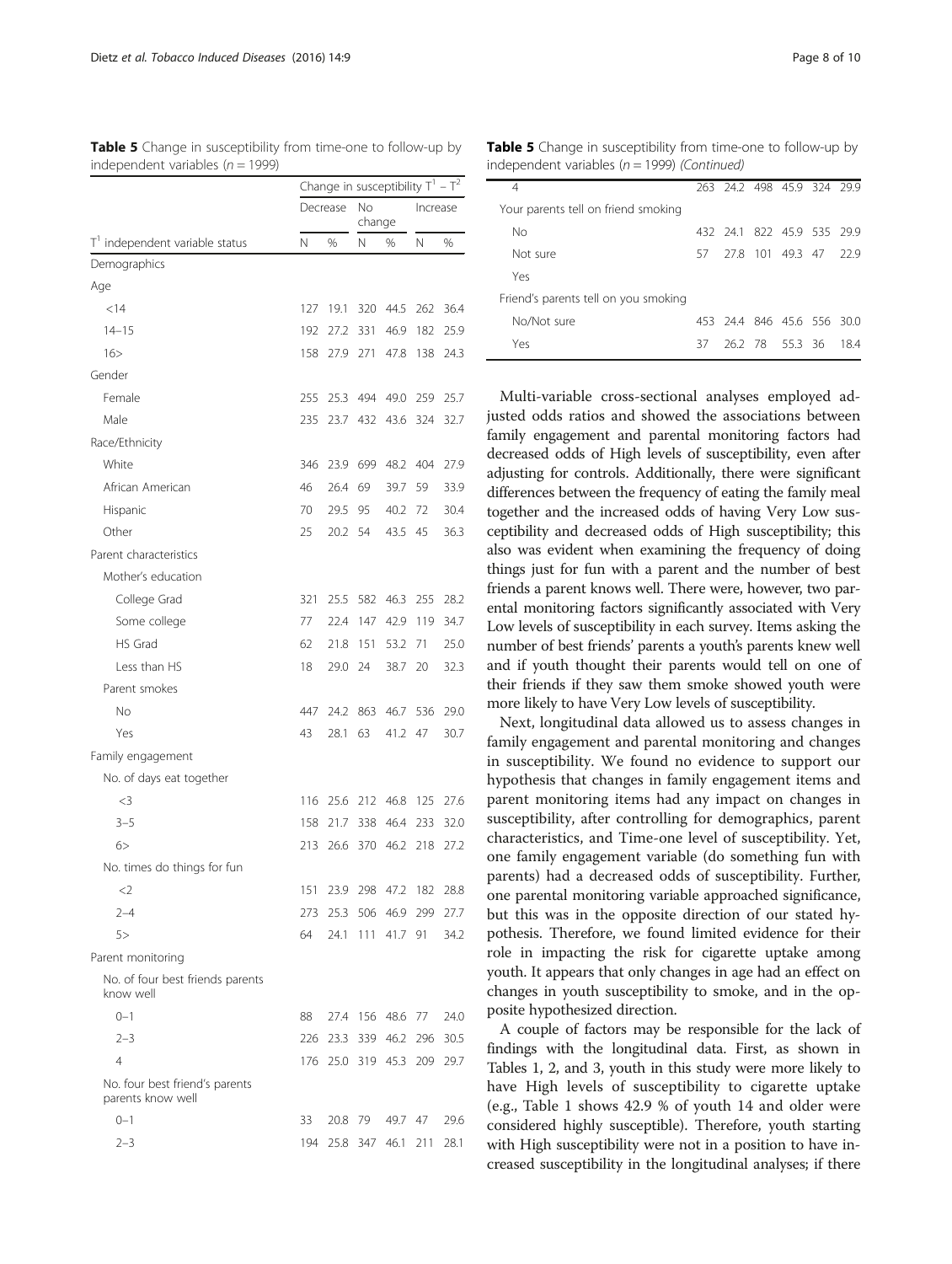<span id="page-8-0"></span>was going to be a change in susceptibility over time, it could only be a decrease. Second, as youth age and become more independent, it is reasonable to presume that parental monitoring decreases. These two factors together may explain why the longitudinal data showed a decrease in family engagement and parental monitoring correlated with a decrease in changes in susceptibility to smoke. Further, the association in changes in susceptibility in the opposite hypothesized direction may be a reflection of a general normative trend happening in Florida; that is, Florida has become increasingly tobacco free and this overall normative trend may be driving these results. Finally, when examining Table [5](#page-7-0), we also see that the majority of youth did not change in their susceptibility from Time 1 to the Follow up, rather they stayed the same. It may be that the longitudinal analysis is reflecting this since no change was the reference group in the analyses.

It is important to view these findings with several limitations in mind. First, while our dependent variable of susceptibility was created from a 10-item factor, with five of the variables having known validity and reliability [[16](#page-9-0), [18-20\]](#page-9-0), we did not take into consideration youth smoking status (ever try or current); therefore, future research should address this constraint and take into consideration youth smoking status to fully understand youth smoking patterns and susceptibility to smoke. In addition, it is customary to report a response rate when conducting survey research. However, for this study there are no reportable response rates since the survey provider, the University of Florida Survey Research Center, no longer calculates response rates. It should be noted though that in general telephone survey response rates tend to be low. Finally, our measure of susceptibility is a categorical variable and may not fully reflect subtle changes in susceptibility over time. Therefore, this may constrain the analyses. With these limitations in mind, we can draw attention to some strong points of the paper.

Whereas the main hypotheses were not born out, this paper contains several strengths. First, previous studies examining tobacco use in youth and the role of parental engagement and parental monitoring have used crosssectional analyses. Longitudinal data have not been used. When using cross-sectional data, assumptions may be made about changes in behavior; however, only longitudinal data can speak directly about individual behavior change. In this case, the longitudinal data do not show changes toward increased susceptibility. To highlight these differences, we use both the cross-sectional and longitudinal data to show changes in youth behaviors as they relate to changes in susceptibility to smoke and this strengthens the results of the paper. Overall, we used a random sample of youth for our data and multiple measures of parental engagement and parental monitoring, which are all strengths of the paper, to examine the

relationship between changes in behavior and changes in susceptibility.

#### Conclusions

In sum, we found mixed results for the effects of family engagement and parental monitoring on changes in youth susceptibility to smoke. Cross-sectional data showed a general association in the expected direction between youth susceptibility and the independent variables. The cross-sectional data also show not all of the adjusted odds ratios were significant. Finally, we examined changes in youth susceptibility to smoke in the longitudinal survey and found one family engagement variable had significance, but in the opposite hypothesized direction.

#### Abbreviations

CASA: National Center on Addiction and Substance Abuse; CDC: Centers for Disease Control and Prevention.

#### Competing interests

The authors declare that they have no competing interests.

#### Authors' contributions

ND and DS were responsible for the study design. ND oversaw all aspects of the study and drafted the manuscript. KA conducted statistical analyses and helped draft the manuscript. DS and DL contributed to the interpretation of results and helped to draft the manuscript. LM participated in the coordination of the study design and helped to draft the manuscript. All authors read and approved the final manuscript.

#### Acknowledgements

This work was supported entirely by University of Miami Miller School of Medicine internal investigator funds. The PI and study team were responsible for the design, data collection, analysis and interpretation, and writing the manuscript; the decision to submit the manuscript was made solely by the study team.

#### Author details

<sup>1</sup>Department of Public Health Sciences, Sylvester Comprehensive Cancer Center, University of Miami Miller School of Medicine, 1120 NW 14th Street, 9th Floor C202, Miami, FL 33136, USA. <sup>2</sup>Department of Public Health Sciences, University of Miami Miller School of Medicine, 1120 NW 14th Street, 10th Floor, Miami, FL 33136, USA. <sup>3</sup> Florida State University, College of Social Sciences, 1860 Rabalo Drive #106A, Vero Beach, FL 32960, USA. <sup>4</sup>University of Miami Miller School of Medicine, Sylvester Comprehensive Cancer Center, 1120 NW 14th Street, 9th Floor, Miami, FL 33136, USA.

#### Received: 29 October 2014 Accepted: 16 March 2016 Published online: 24 March 2016

#### References

- 1. Centers for Disease Control and Prevention. Youth risk behavior surveillance—United States, 2009. MMWR. 2010;59(SS-5):1–142.
- 2. National Center on Addiction and Substance Abuse at Columbia University. The Importance of Family Dinners VII. September 2011. [http://www.](http://www.centeronaddiction.org/addiction-research/reports/importance-of-family-dinners-2011) [centeronaddiction.org/addiction-research/reports/importance-of-family](http://www.centeronaddiction.org/addiction-research/reports/importance-of-family-dinners-2011)[dinners-2011.](http://www.centeronaddiction.org/addiction-research/reports/importance-of-family-dinners-2011) Accessed 20 Jan 2014.
- 3. National Center on Addiction and Substance Abuse at Columbia University. The Importance of Family Dinners VIII: A CASA Columbia White Paper. September 2012. [http://www.centeronaddiction.org/addiction-research/](http://www.centeronaddiction.org/addiction-research/reports/importance-of-family-dinners-2012) [reports/importance-of-family-dinners-2012](http://www.centeronaddiction.org/addiction-research/reports/importance-of-family-dinners-2012). Accessed 20 Jan 2014.
- 4. Johnson TD. Report: teens Who often Eat dinner with family less likely to drink, smoke, or use drugs. Nations Health. 2011;41(9):e46.
- 5. Resnick MD, Bearman PS, Blum RW, Bauman KE, Harris KM, Jones J, et al. Protecting adolescents from harm: findings from the national longitudinal study on adolescent health. JAMA. 1997;278(10):823–32.